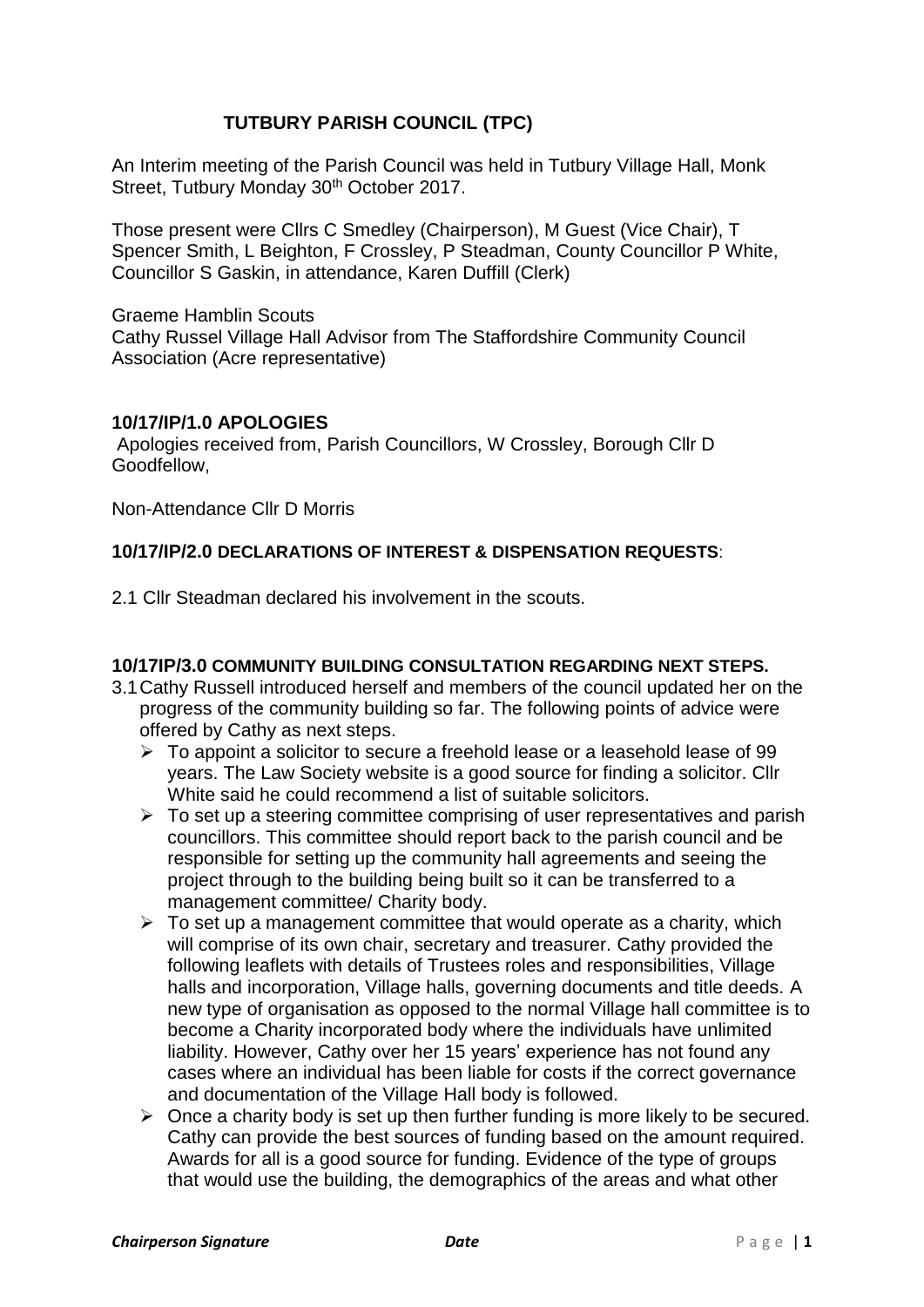facilities are available in the area. If more vulnerable groups would benefit from the building. If the council will be setting up activities or is funds are required to offer services such as day care provision for the elderly etc.

- ➢ Collation of letters of intent to use the building would be a good form of evidence from users who are unable to access alternate buildings.
- $\triangleright$  If a business such as the nursery would use the building, then they would have to be charged commercial rate. Currently as the rate relief of currently available for a charity status would not apply.
- $\triangleright$  Once the charity management committee is set up then the parish council could have a representative on that committee and provide grant funding but would not have a say in how the building was run.
- $\triangleright$  Once the charity committee is running the building Cathy would advise that any surplus funds should be kept aside for maintenance and future capital costs.
- $\triangleright$  Cathy suggested contacting the architect that drew up the plans to look at alternate layout options that would allow two user groups to use the building at a time. If the children's preschool nursery was a main user, then the installation of lower level toilets and a separate kitchen and self-contained area would be useful.
- ➢ Storage will need to be evaluated, internally and outside storage container may need permission.
- ➢ The green space is currently allocated to the Borough Council Cllr Gaskin agreed to enquire what uses this would have for the community building, will there be fencing and security around it to avoid invasion and misuse. Would camping be allowed?

# **RESOLUTION**

\to appoint a solicitor

To appoint a steering committee consisting of Parish Councillors including the chair and User representatives.

To get some clarification on the green space and planning questions from the Borough Council.

To contact an architect for advice on an optimised layout for more user groups and to advise on fire regulation and building regulations in relation to a revised layout.

## **10/17IP/4.0 CONTRACT TO CONSIDER THE CONTRACTUAL NEEDS OF STREET CLEANING AND OTHER TASKS FOR 2017-2018**

Councillors discussed the need for a street cleaner and other tasks considering the removal of the Neighbourhood Highways Team. It was suggested that a contractor could be appointed across neighbouring parishes and carry out a wider range of tasks rather than street cleaning.

# **RESOLUTION**

**To retain the money in the budget and review the requirements and readvertise early in 2018.**